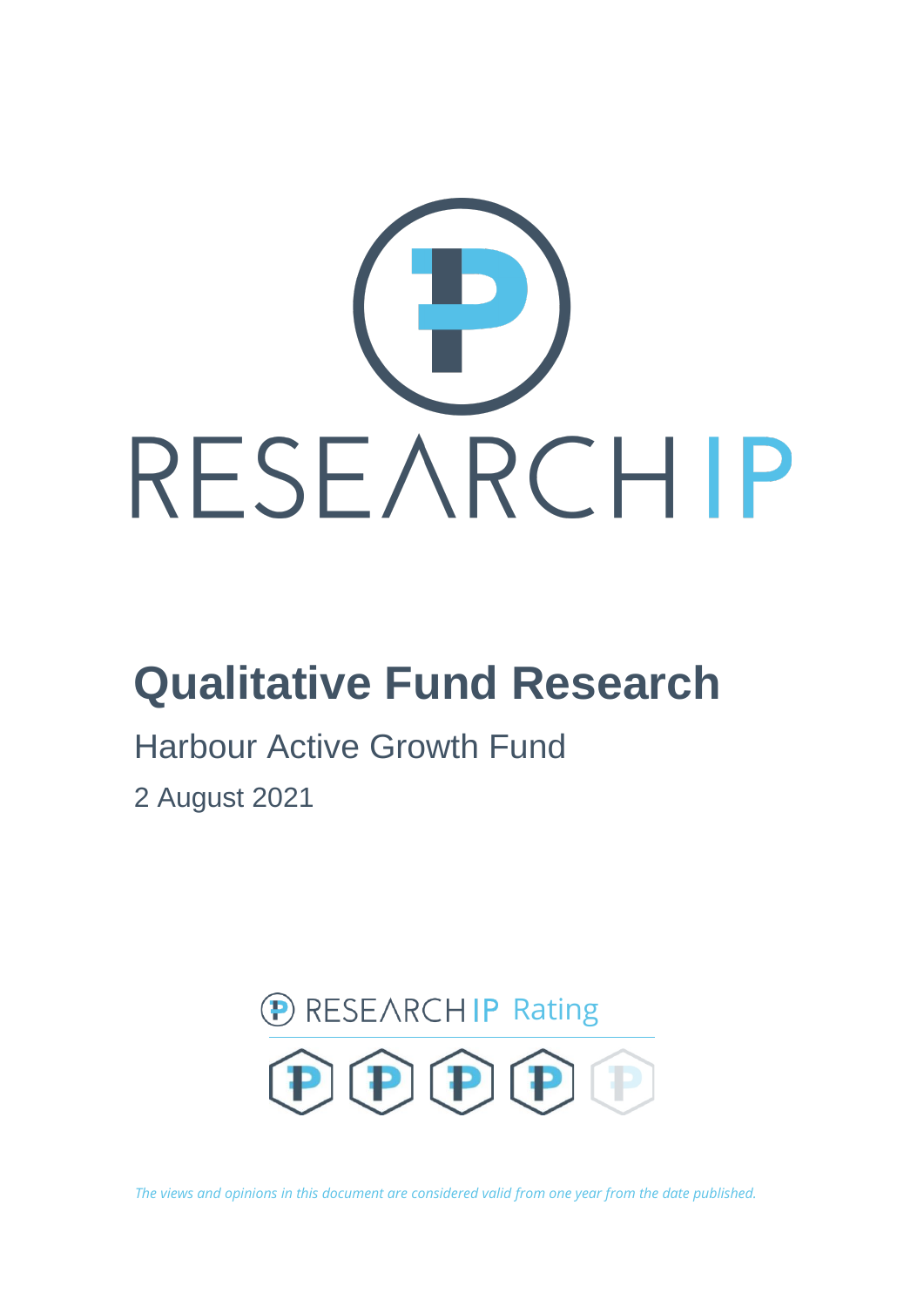

### **Qualitative Fund Research Contents**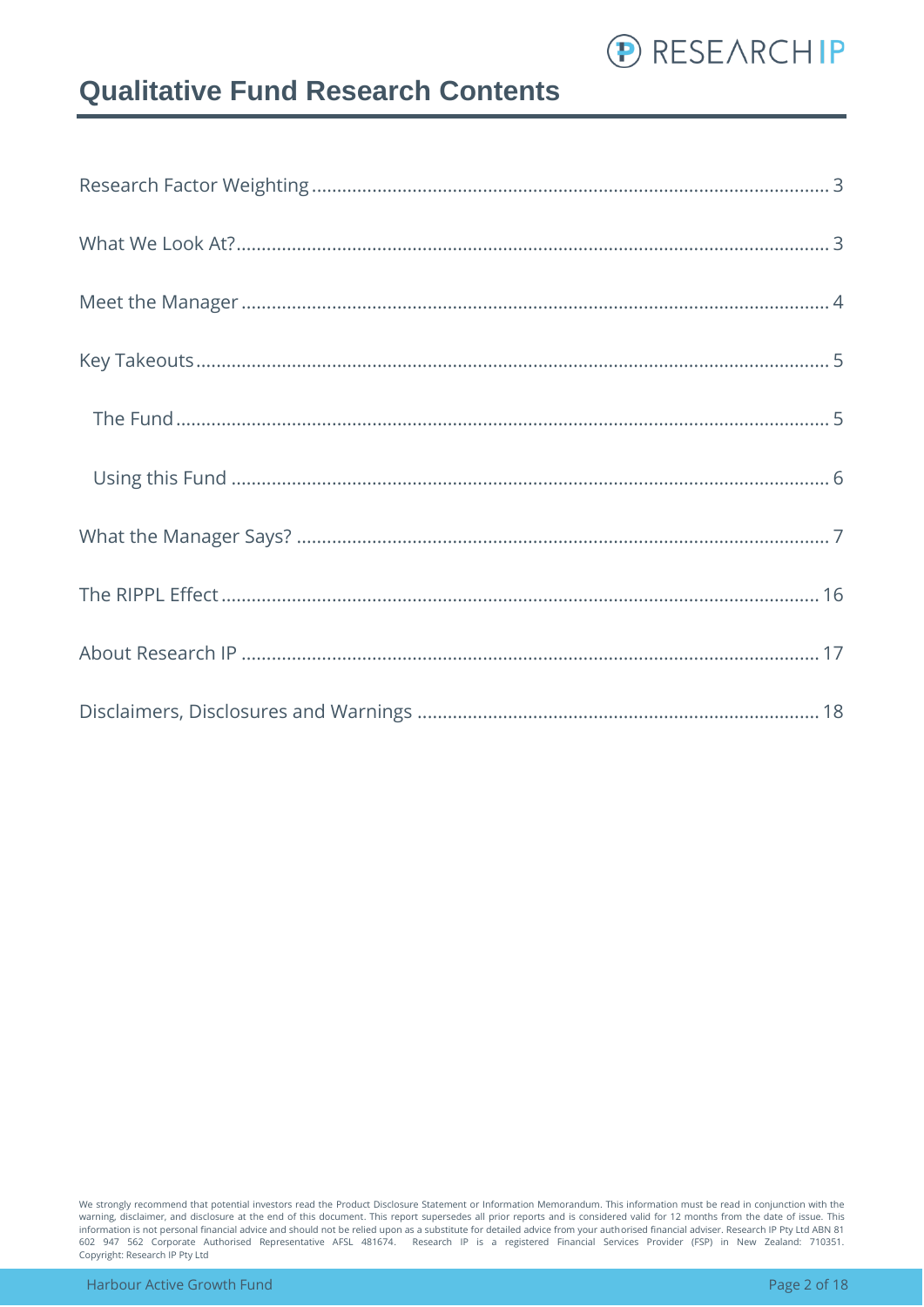

### <span id="page-2-0"></span>**Research Factor Weighting**

| <b>Research Process Category</b>        | <b>Model</b><br><b>Factor</b><br>Weight | <b>Analyst</b><br><b>Average</b><br><b>Score</b> | <b>Maximum</b><br><b>Factor</b><br><b>Score</b> |
|-----------------------------------------|-----------------------------------------|--------------------------------------------------|-------------------------------------------------|
| Corporate & Investment Governance       | 15%                                     | 4.00                                             | /5                                              |
| Investment Philosophy & Process         | 20%                                     | 3.80                                             | /5                                              |
| People                                  | 25%                                     | 3.33                                             | /5                                              |
| Portfolio Construction & Implementation | 15%                                     | 3.33                                             | /5                                              |
| <b>Risk Management</b>                  | 15%                                     | 4.10                                             | /5                                              |
| <b>Investment Fees</b>                  | 10%                                     | 3.71                                             | /5                                              |
| <b>Overall Average Score</b>            |                                         | 3.68                                             | /5                                              |

### <span id="page-2-1"></span>**What We Look At?**

The qualitative rating of a fund is a function of the Research IP Research Factor Weighting process, which incorporates the following:

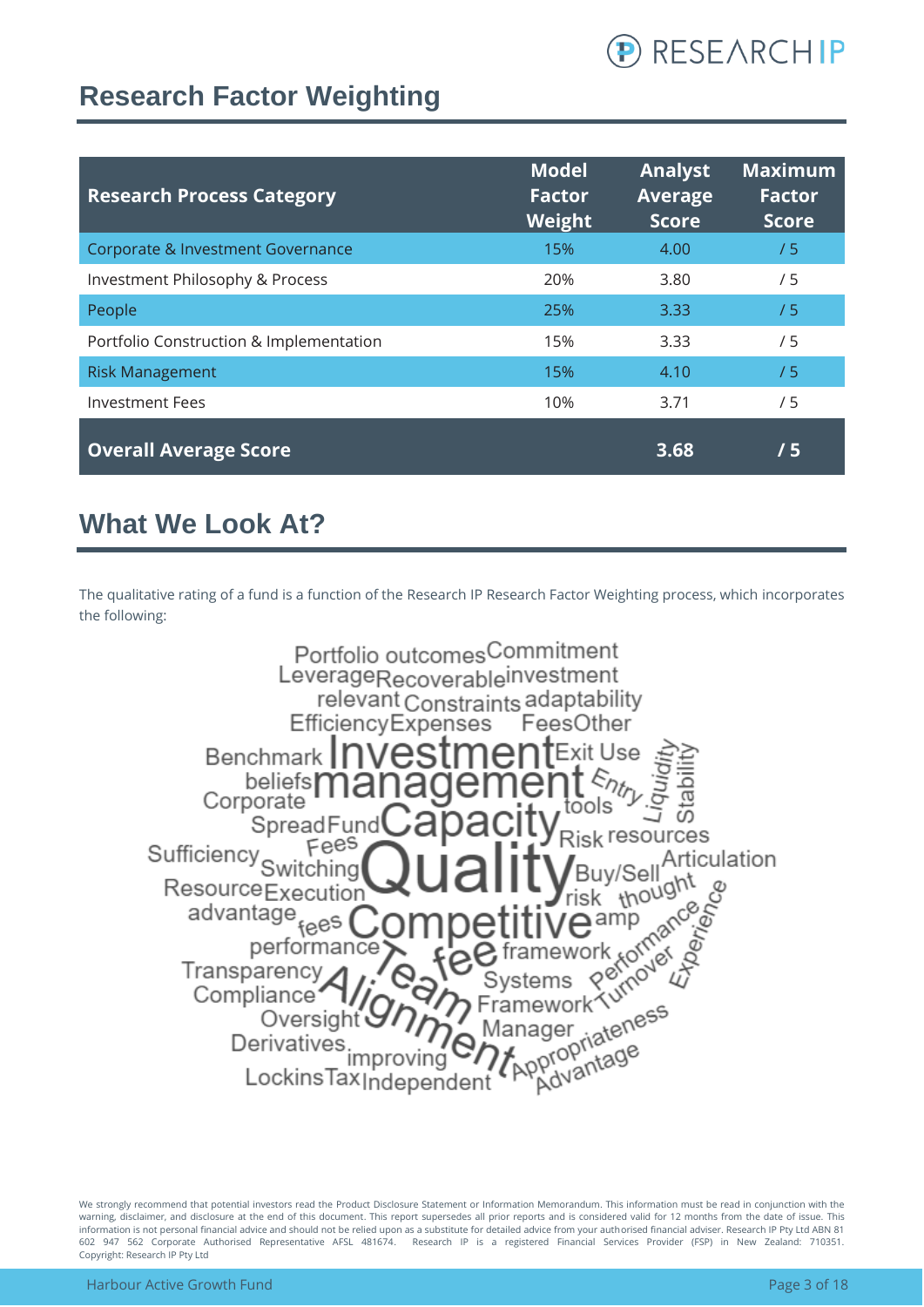

### <span id="page-3-0"></span>**Meet the Manager**

Harbour Asset Management Limited (Harbour, the Manager) formed in December 2009 and commenced operations in January 2010. Harbour is principally owned by Jarden Ltd (Jarden), at 76.3% and the balance being owned by Harbour employees. Harbour states it is a well-resourced New Zealand based investment manager with extensive professional investment experience managing funds. Further information about the Manager can be found in its online profile.

Harbour has a group wide [investment philosophy,](https://www.harbourasset.co.nz/about-us/investment-philosophy/) based around consistency, processes and people. Harbour operates a [governance framework](https://www.harbourasset.co.nz/about-us/corporate-responsibility/) that is overseen by an experienced Board which includes three independent directors. Harbour provides full transparency and independence around the investing and management of clients' money.

Harbour is a signatory to the United Nations Principles of Responsible Investment [\(UN PRI\).](https://www.harbourasset.co.nz/about-us/responsible-investing/) They also believe that ESG (environmental, social and governance) considerations play a central role in Harbour's investment philosophy.

Harbour manages thirteen retail funds, including:

- Harbour Australasian Equity Fund
- Harbour Income Fund
- Harbour Australasian Equity Income Fund
- Harbour Australasian Equity Focus Fund
- Harbour NZ Index Shares Fund
- Harbour Sustainable NZ Shares Fund
- Harbour NZ Core Fixed Interest Fund
- Harbour Corporate Bond Fund
- Harbour T. Rowe Price Global Equity Growth Fund
- Harbour Real Estate Investment Fund
- Harbour Long Short Fund
- **[Harbour Active Growth Fund](https://www.harbourasset.co.nz/our-funds/active-growth-fund/)**
- Harbour Enhanced Cash Fund

Access the full range of [investment options here.](https://platform.research-ip.com/?filter=power&fund_managers=71)



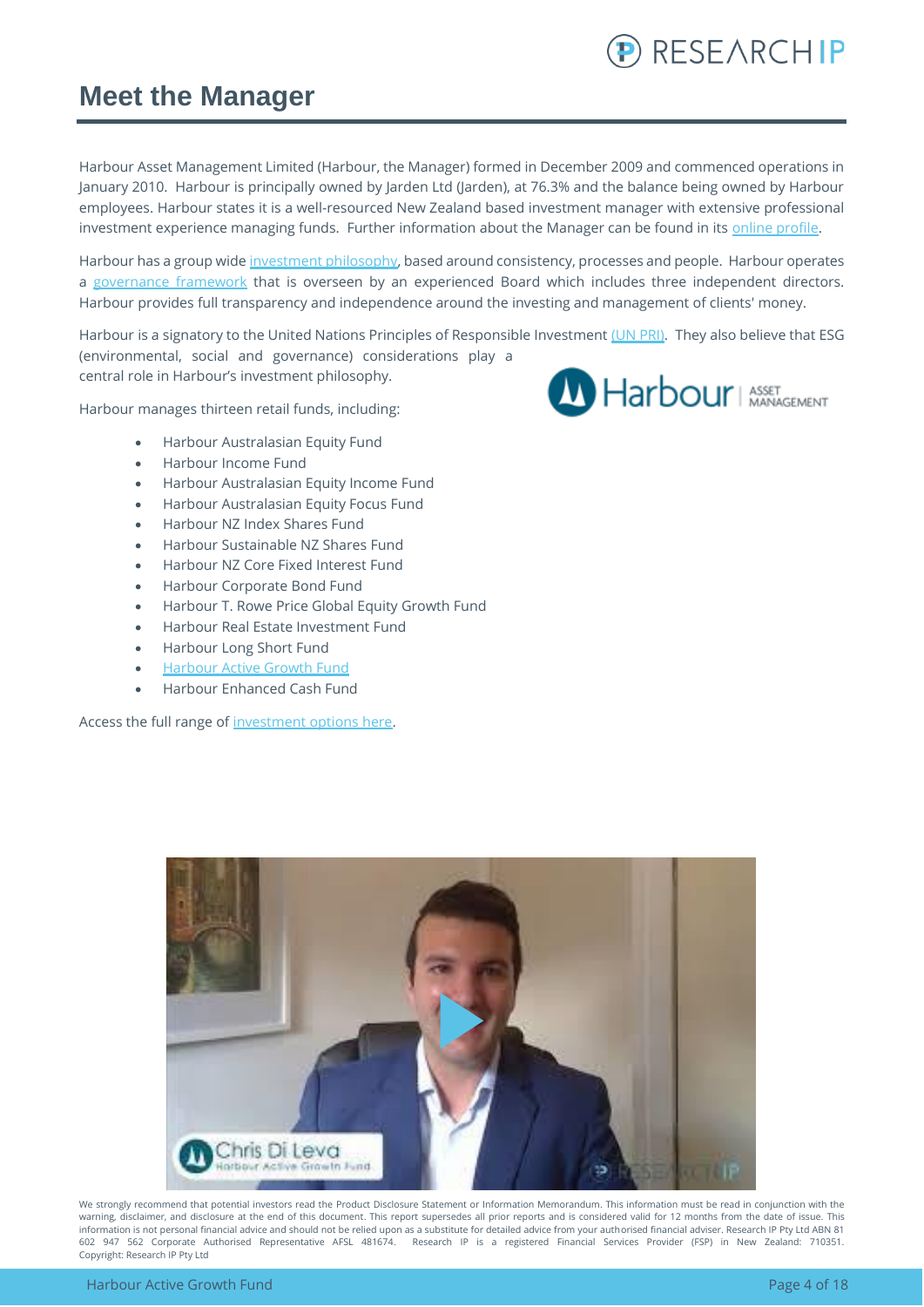### <span id="page-4-0"></span>**Key Takeouts**

**This is General Advice only and should be read in conjunction with the Disclaimers, Disclosures and Warnings at the end of this document.**

**Quantitative Tear Sheet -** <https://platform.research-ip.com/funds/68581393> *Platform is FREE to access via registration – performance data updated monthly.* **[Factsheet](https://www.harbourasset.co.nz/our-funds/active-growth-fund/) [Report](https://www.harbourasset.co.nz/our-funds/active-growth-fund/) [PDS](https://www.harbourasset.co.nz/our-funds/investor-documents/) [Articles / Views](https://www.harbourasset.co.nz/research-and-commentary/) For important Fund Facts view th[e RIPPL Effect](https://research-ip.com/rippl-effect-reports/)**

### <span id="page-4-1"></span>**The Fund**

| <b>Fund Details</b>           | <b>Harbour Active Growth Fund</b>                                                                                                                                                                                                                                                                                    |
|-------------------------------|----------------------------------------------------------------------------------------------------------------------------------------------------------------------------------------------------------------------------------------------------------------------------------------------------------------------|
| <b>Investment Objectives</b>  | The Fund is designed to provide investors with exposure to a wide range of domestic<br>and global assets. The Fund invests approximately two thirds in growth assets such as<br>shares, property and infrastructure and approximately one third into more defensive<br>assets, predominantly investment grade bonds. |
| Benchmark                     | 5% S&P/NZX Bank Bills 90-day Index,                                                                                                                                                                                                                                                                                  |
|                               | 25% Bloomberg Composite 0+ Yr Index,                                                                                                                                                                                                                                                                                 |
|                               | 10% S&P/NZX All Real Estate Index,                                                                                                                                                                                                                                                                                   |
|                               | 22.5% S&P/NZX 50 Index,                                                                                                                                                                                                                                                                                              |
|                               | 7.5% S&P/ASX 200 Index (50% hedged to NZD),                                                                                                                                                                                                                                                                          |
|                               | 30% MSCI All Country World Index (unhedged).                                                                                                                                                                                                                                                                         |
| Alpha Objective               | To exceed the Official Cash Rate (OCR) +5% over rolling 5-year periods                                                                                                                                                                                                                                               |
| Management Fee                | 0.77% management fee (GST exclusive)                                                                                                                                                                                                                                                                                 |
| Performance Fee               | No performance fee.                                                                                                                                                                                                                                                                                                  |
|                               | Note: the underlying investments may incur a performance fee. Though the manager<br>seeks to minimise these.                                                                                                                                                                                                         |
| <b>Estimate of Total Fund</b> | 0.95% (ex GST) - 1 April 2021                                                                                                                                                                                                                                                                                        |
| Charges                       |                                                                                                                                                                                                                                                                                                                      |

The Harbour Active Growth Fund ("the Fund") is designed to provide investors with exposure to a wide range of domestic and global assets. The Fund invests approximately two thirds in growth assets such as shares, property and infrastructure and approximately one third into more defensive assets, predominantly investment grade bonds. The Manager will use active management to enhance returns and manage downside risks.

The Fund will invest in a wide range of domestic and global assets. Returns of the Fund will be predominately driven by share markets though this will be augmented by holding fixed interest securities. To enhance expected returns and manage risk, the Fund will be actively managed drawing on Harbour's research resources and the views of Harbour's Asset Allocation Committee. Diversification is a key technique used to reduce the volatility of investment returns. The Fund also seeks to reduce exposures within the ranges specified in this document, when Harbour identify significant downside risks. The Fund has a long-term (seven year plus) investment horizon.

We strongly recommend that potential investors read the Product Disclosure Statement or Information Memorandum. This information must be read in conjunction with the warning, disclaimer, and disclosure at the end of this document. This report supersedes all prior reports and is considered valid for 12 months from the date of issue. This information is not personal financial advice and should not be relied upon as a substitute for detailed advice from your authorised financial adviser. Research IP Pty Ltd ABN 81 602 947 562 Corporate Authorised Representative AFSL 481674. Research IP is a registered Financial Services Provider (FSP) in New Zealand: 710351. Copyright: Research IP Pty Ltd The Fund is actively managed, harnessing the expertise of Harbour's two award-winning investment teams, Equities and Fixed Income. It draws on Harbour's research and resources, brought together by portfolio manager Chris Di Leva. The Manager utilises an active management style, aiming to deliver returns through a mix of beta and alpha.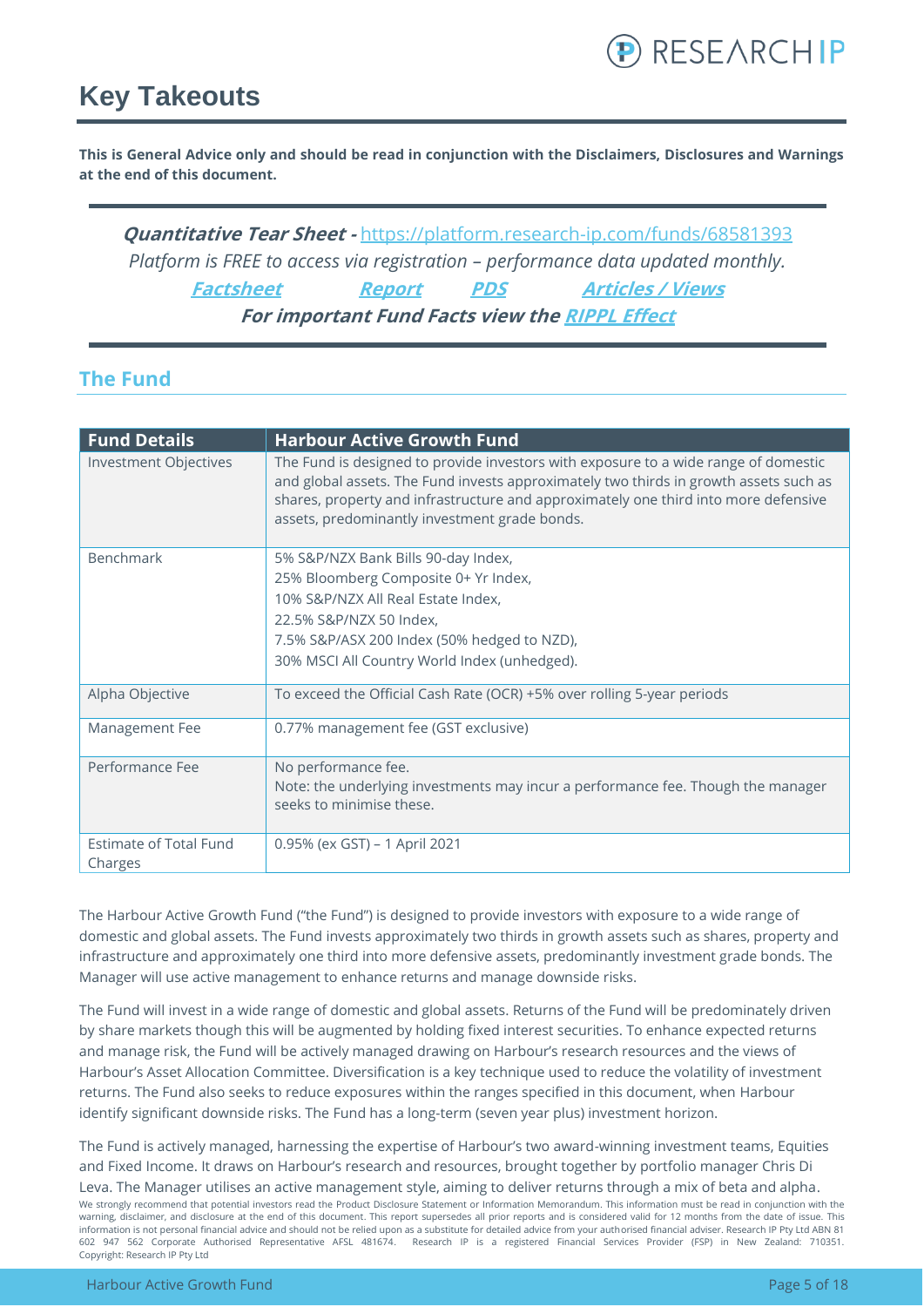

There are a number of alpha sources targeted including asset allocation, FX, security selection, duration, as well as looking to add value in credit sectors.

The benchmark asset allocation is Harbour's intended long-term allocation to each asset class in the Fund. This may also be referred to as a target investment mix in this document (and in any PDS or fund update). Actual asset allocations will vary from the benchmark asset allocations as market conditions change and if Harbour pursue tactical investment opportunities.

| <b>Factor</b>                               | <b>Lower Limit</b> | <b>Upper Limit</b> | <b>Reference</b> |
|---------------------------------------------|--------------------|--------------------|------------------|
| Typical number of holdings                  |                    |                    | 500              |
| Cash Allocation                             | 2.5%               | 30%                | 5%               |
| External Manager Limit                      | 0%                 | 75%                |                  |
| <b>Sector Limits</b>                        | n/a                |                    |                  |
| <b>Fixed Interest Limits:</b>               |                    |                    |                  |
| Investment Grade (NZ & Global)              | 10%                | 50%                | 25%              |
| Non-investment Grade                        | 0%                 | 15%                | 0%               |
| Private market debt (Loans)                 | 0%                 | 10%                | 0%               |
| Total Loans and non-investment grade credit |                    | 15%                |                  |
| <b>Equity Limits:</b>                       |                    |                    |                  |
| Australasian Equities                       | 0%                 | 60%                | 30%              |
| <b>International Equities</b>               | 0%                 | 60%                | 30%              |
| Private Equity (inc venture capital)        | 0%                 | 10%                | 0%               |
| <b>Total Equities</b>                       | 0%                 | 85%                | 70%              |

### <span id="page-5-0"></span>**Using this Fund**

The Fund is diversified, with holdings across different asset classes, has relatively broad asset allocation ranges and is reasonably unconstrained from an asset allocation perspective as well. Research IP believes the Fund is suitable as a core portfolio holding for investors seeking capital growth, with some preservation of capital.

The Fund is subject to fixed interest and equity market risk and movements (both positive and negative) in both the prices of fixed interest securities and share prices of the underlying securities in the portfolio. Accordingly, investors should therefore be aware that the Fund may experience periods of negative returns and that there is a risk of potential capital loss being incurred on their investment. Research IP believes an investor should have a minimum investment time horizon greater than five years, preferably longer.

The Fund has the flexibility to hold material positions ranging from 0% - 85% in equities, 0%-50% in fixed interest and 2.5%-30% in cash. The Fund's asset allocation decisions can have a material impact on performance, as well as security selection. It is important to note that the asset mix and hence the risk profile of the fund can change over time.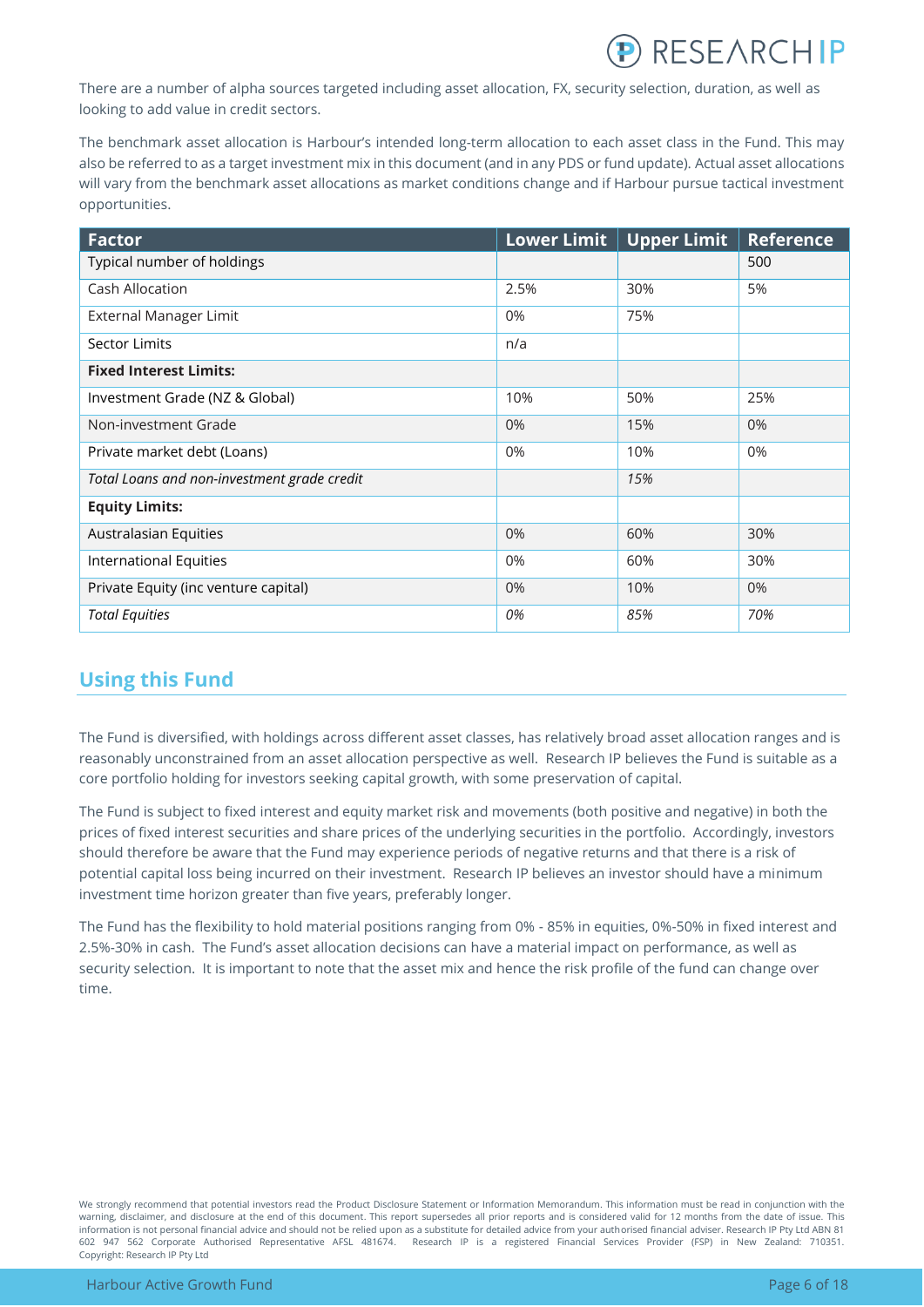

### <span id="page-6-0"></span>**What the Manager Says?**

| Insight                                                         | <b>Manager view</b>                                                                                                                                                                                                                                                                                                                                                                                                                                                                                                                                                                                                         | <b>Research IP opinion</b>                                                                                                                                                                                                                                                                                                                                                                                                                                                                                                                                                                                                                                                                                                                                                                                                                                                                                                                                                                                                                         |
|-----------------------------------------------------------------|-----------------------------------------------------------------------------------------------------------------------------------------------------------------------------------------------------------------------------------------------------------------------------------------------------------------------------------------------------------------------------------------------------------------------------------------------------------------------------------------------------------------------------------------------------------------------------------------------------------------------------|----------------------------------------------------------------------------------------------------------------------------------------------------------------------------------------------------------------------------------------------------------------------------------------------------------------------------------------------------------------------------------------------------------------------------------------------------------------------------------------------------------------------------------------------------------------------------------------------------------------------------------------------------------------------------------------------------------------------------------------------------------------------------------------------------------------------------------------------------------------------------------------------------------------------------------------------------------------------------------------------------------------------------------------------------|
| Who is accountable for                                          | As Portfolio Manager, Chris Di Leva holds                                                                                                                                                                                                                                                                                                                                                                                                                                                                                                                                                                                   | The Portfolio Manager (Di Leva) has over                                                                                                                                                                                                                                                                                                                                                                                                                                                                                                                                                                                                                                                                                                                                                                                                                                                                                                                                                                                                           |
| managing the fund?                                              | ultimate responsibility for the Fund. Prior to                                                                                                                                                                                                                                                                                                                                                                                                                                                                                                                                                                              | 10 years industry experience and joined                                                                                                                                                                                                                                                                                                                                                                                                                                                                                                                                                                                                                                                                                                                                                                                                                                                                                                                                                                                                            |
|                                                                 | joining Harbour, Chris was a Portfolio                                                                                                                                                                                                                                                                                                                                                                                                                                                                                                                                                                                      | Harbour in October 2018. Di Leva has                                                                                                                                                                                                                                                                                                                                                                                                                                                                                                                                                                                                                                                                                                                                                                                                                                                                                                                                                                                                               |
| Is the investment teams                                         | Manager at Mercer, managing multi-                                                                                                                                                                                                                                                                                                                                                                                                                                                                                                                                                                                          | been responsible for the Fund since its                                                                                                                                                                                                                                                                                                                                                                                                                                                                                                                                                                                                                                                                                                                                                                                                                                                                                                                                                                                                            |
| work history relevant to                                        | manager and multi-asset portfolios. Chris                                                                                                                                                                                                                                                                                                                                                                                                                                                                                                                                                                                   | inception in November 2019.                                                                                                                                                                                                                                                                                                                                                                                                                                                                                                                                                                                                                                                                                                                                                                                                                                                                                                                                                                                                                        |
| the funds they manage?                                          | served on asset allocation committees                                                                                                                                                                                                                                                                                                                                                                                                                                                                                                                                                                                       |                                                                                                                                                                                                                                                                                                                                                                                                                                                                                                                                                                                                                                                                                                                                                                                                                                                                                                                                                                                                                                                    |
|                                                                 | across Mercer's funds in the Pacific and is a<br>CFA charterholder. In constructing the<br>portfolio, Chris draws on the expertise<br>embedded in a number of Harbour's asset-<br>classes investment processes. In particular,<br>Shane Solly who manages growth equities<br>(6years) and Simon Pannett (6 years) is<br>responsible for credit<br>analysis<br>0f<br>investment grade and high yield credit.<br>Chris' experience as a manager researcher<br>makes him well placed to select the funds<br>managed by external investment managers<br>who complement the Harbour strategies<br>within the Active Growth Fund. | While Di Leva carries accountability for<br>the Fund, the Fund leverages the<br>experience of Harbour's equity, fixed<br>income, foreign exchange and manager<br>selection skills. This is complimented<br>with macro, rates and asset allocation<br>inputs. Di Leva Chairs the Harbour Asset<br>Allocation Committee.<br>This Fund draws broadly from the<br>Harbour investment team. The tenure of<br>the Fund's investment team is strong,<br>with Andrew Bascand, Craig Stent, Shane<br>Solly, Susanna Lee, Simon Pannett and<br>Mark Brown, all providing inputs.<br>George Henderson, who joined Harbour<br>in June 2018, assumed some Portfolio<br>Management responsibilities within the<br>Fixed interest team for Harbour's fixed<br>income portfolios. Hamish Pepper joined<br>Harbour as the Fixed Income and<br>Currency Strategist in July 2019 from<br>Barclays and previously the RBNZ.<br>Simon Momich joined the Harbour team<br>in 2017 as an equities analyst, having<br>previously worked as a lawyer at<br>Simpson Grierson. |
|                                                                 |                                                                                                                                                                                                                                                                                                                                                                                                                                                                                                                                                                                                                             | Since commencing operations in 2010,<br>the Manager has added resources,<br>building out the team as required. The<br>continual team development has seen<br>new analyst additions in 2016, 2017,<br>2018, 2019, 2020 and 2021. Research IP<br>notes that the Manager has one of the<br>larger investment teams and pleasingly<br>continues to invest in the investment<br>teams and importantly the business.<br>Research IP commends the Manager for<br>looking beyond today and investing for<br>the future.                                                                                                                                                                                                                                                                                                                                                                                                                                                                                                                                    |
| Has the CIO/ PM<br>personally invested in<br>the Fund? Are they | The Portfolio Manager, other staff and their<br>families have significantly invested in the<br>Active Growth Fund. This is invested<br>alongside clients on a full fee-paying basis.                                                                                                                                                                                                                                                                                                                                                                                                                                        | Research IP believes that 'eating your<br>own pudding' should be an aspect<br>potential<br>consider<br>investors<br>when                                                                                                                                                                                                                                                                                                                                                                                                                                                                                                                                                                                                                                                                                                                                                                                                                                                                                                                           |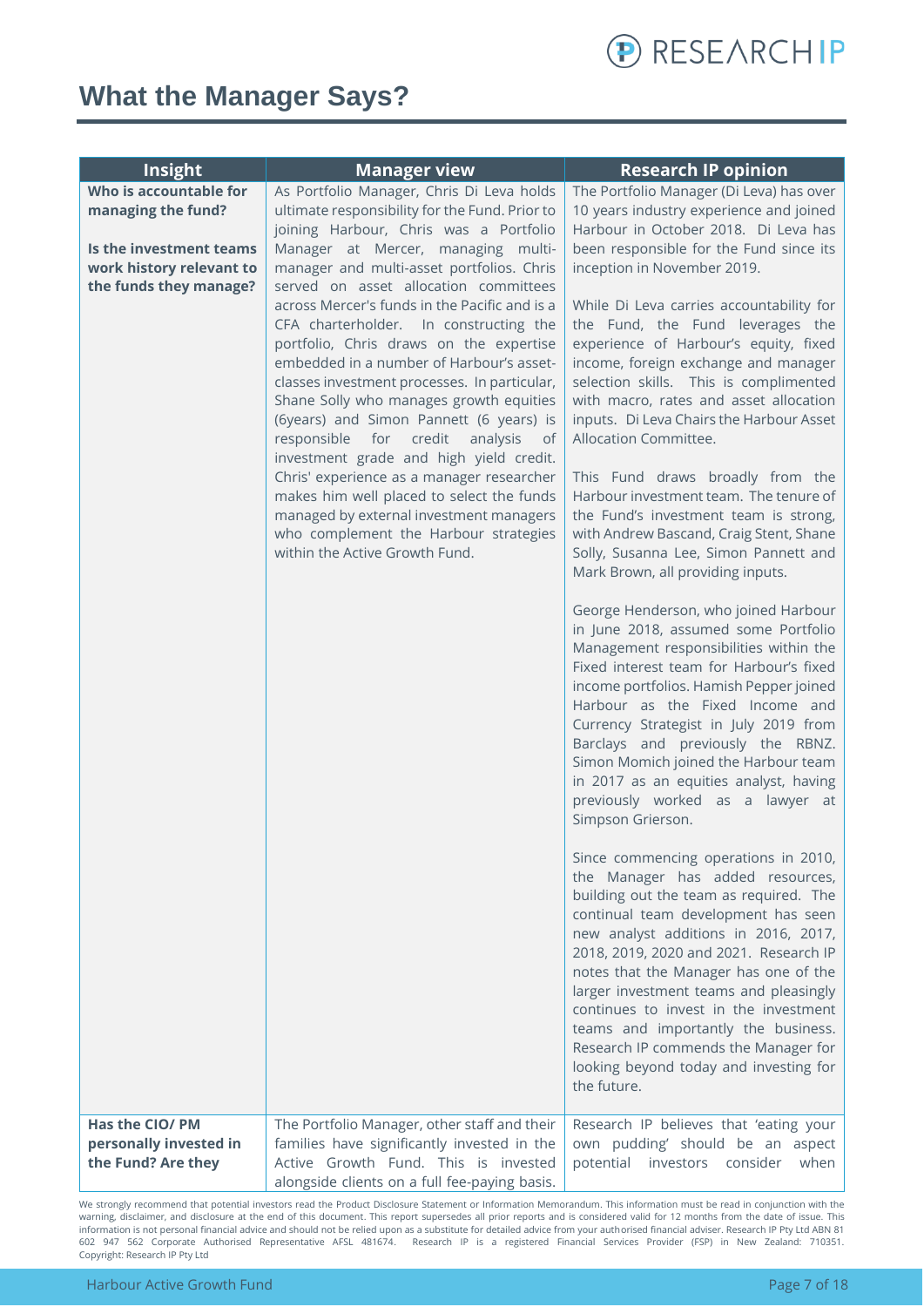

| paying the same fees as<br>other investors?      | Each year a portion of the investment staff's<br>discretionary pay is invested into Harbour<br>Funds with a three-year vesting period.                                                                                                                                                                                                                                                                                                                                                                                                                                                                                                                                                                                                                                                                                                                                                                                                                                         | deciding to invest in any financial<br>product.<br>Importantly, all investment personnel<br>should pay the same fees as other<br>investors, enhancing the alignment of<br>interest with an investor's experience.<br>Di Leva also has 0.22% equity ownership<br>of Harbour, with Jarden the major<br>shareholder 76.30% and key staff<br>owning the balance.                                                                                                                                                                                                                                                                                                                                                                                                                                                                                                                                                                                                                                                                                                                                                                                                                                                                                                                                                                                                                          |
|--------------------------------------------------|--------------------------------------------------------------------------------------------------------------------------------------------------------------------------------------------------------------------------------------------------------------------------------------------------------------------------------------------------------------------------------------------------------------------------------------------------------------------------------------------------------------------------------------------------------------------------------------------------------------------------------------------------------------------------------------------------------------------------------------------------------------------------------------------------------------------------------------------------------------------------------------------------------------------------------------------------------------------------------|---------------------------------------------------------------------------------------------------------------------------------------------------------------------------------------------------------------------------------------------------------------------------------------------------------------------------------------------------------------------------------------------------------------------------------------------------------------------------------------------------------------------------------------------------------------------------------------------------------------------------------------------------------------------------------------------------------------------------------------------------------------------------------------------------------------------------------------------------------------------------------------------------------------------------------------------------------------------------------------------------------------------------------------------------------------------------------------------------------------------------------------------------------------------------------------------------------------------------------------------------------------------------------------------------------------------------------------------------------------------------------------|
| Why would you allocate<br>to this fund?          | The Fund has been designed for investors<br>seeking a strategy which is actively<br>managed at all levels (asset allocation and<br>security selection). It suits investors with a<br>medium to high risk tolerance. Harbour's<br>principal competitive advantage is the<br>quality and depth of our resources.<br>Harbour has one of the largest and most<br>experienced domestic investment teams in<br>New Zealand. Our portfolio managers are<br>supported by a team of analysts who<br>produce proprietary qualitative company<br>research, quantitative<br>analysis<br>and<br>macroeconomic insights.<br>This<br>Funds<br>combines the skills of all of Harbour's<br>resources. We complement our skills with<br>the skills of global asset managers for<br>global asset classes. The Fund has a<br>breadth of investments that are not<br>available to retail investors. We look for<br>offer<br>investments<br>that<br>$\mathsf{a}$<br>superior<br>risk/return profile. | With<br>date<br>of<br>commencement<br>a<br>November 2019, Research IP believes<br>you would be an early investor in a fund<br>where you are heavily aligned to<br>Harbour's internal investment capability.<br>Harbour has a strong track record of<br>delivering for its investors, partly<br>reflected in the Manager's ability to grow<br>its funds under management.<br>Research IP<br>believes<br>the<br>Funds'<br>performance is reflective of the equity<br>and fixed interest team's success,<br>combined with the ability to maintain an<br>appropriate mix of assets to meet the<br>Fund's stated objective.<br>The Manager expresses their set of core<br>values across their website. Harbour<br>believes these factors differentiate them<br>from peers, across their product suite.<br>Research IP believes that in conjunction<br>with a disciplined approach to investing,<br>the Manager presents a clear rationale<br>as to why a potential investor should<br>consider investing in this Fund.<br>Research IP believes the asset allocation<br>has the potential to be dynamic and<br>change quickly. In saying that, Research<br>IP observes the Fund has methodically<br>and incrementally implemented asset<br>allocation changes to date. Asset<br>allocation changes tend to be made at<br>the factor and style level as opposed to<br>pure asset allocation. |
| What are key factors in                          | The asset allocation committee drives the                                                                                                                                                                                                                                                                                                                                                                                                                                                                                                                                                                                                                                                                                                                                                                                                                                                                                                                                      | The process builds from determining                                                                                                                                                                                                                                                                                                                                                                                                                                                                                                                                                                                                                                                                                                                                                                                                                                                                                                                                                                                                                                                                                                                                                                                                                                                                                                                                                   |
| the buying and selling<br>decisions of the Fund? | views we have as a firm across asset<br>This<br>classes.<br>committee<br>comprises<br>Harbour's<br>most<br>senior<br>investment<br>professionals and utilises the inputs of<br>independent global research partners who<br>we have access to. Security selection is<br>down to the specialist portfolio managers                                                                                                                                                                                                                                                                                                                                                                                                                                                                                                                                                                                                                                                               | which growth asset classes are likely to<br>achieve the Fund's objective. Research IP<br>believes determining the choice of<br>growth and defensive asset classes is a<br>critical first step, which dictates security<br>selection, risk management and what<br>the final portfolio is invested in.<br>The                                                                                                                                                                                                                                                                                                                                                                                                                                                                                                                                                                                                                                                                                                                                                                                                                                                                                                                                                                                                                                                                           |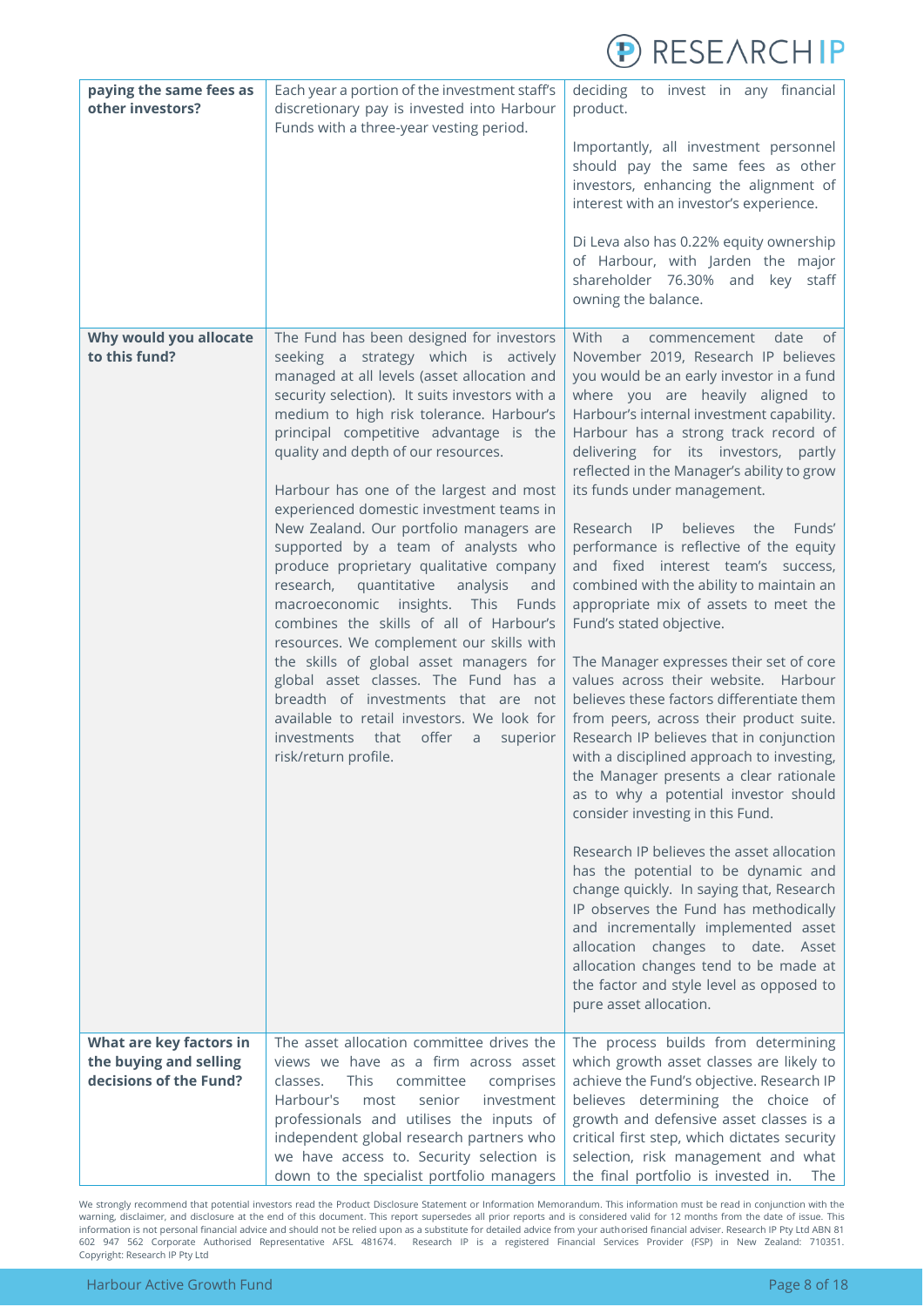

across various sectors, this is a highly specialised, sector specific approach.

The overall impact of buying and selling decisions are modelled using the Bloomberg Professional system, which enables the Portfolio Manager to assess the change in VAR, overall risk, changes in factor and non-factor risk and assess scenarios in making every buy and sell decision across sectors.

Manager then steps into security selection, where Harbour's specialists are utilised as well as external manager selection where necessary. Active risk management is then implemented through rates, FX and relative value trades to build the final portfolio.

The Manager's process across all asset classes is underpinned by fundamental, bottom-up research. The Manager incorporates a mix of predominantly internal, with some external research. External sources include sell-side brokers, independent research houses, as well as other data sources, although the Manager relies heavily on in-house investment models.

The Manager has developed a process that blends academic research and practical insights, to develop its edge. Short term fluctuations in price around the Manager's central thesis may not result in a change in the Manager's longterm view. Research IP notes the portfolio positions will typically be longer-term holdings, regardless of the asset class.

Di Leva takes some guidance around portfolio construction from the equity and fixed interest teams but is ultimately responsible for investment decisions for the Fund.

Di Leva will typically implement asset allocation decisions using Harbour or third party funds. He can also implement individual security decisions directly into the portfolio.

Macro inputs for fixed interest and asset allocation are led primarily by Hamish Pepper, with Henderson and Brown also contributing. Equity inputs are primarily sourced from Andrew Bascand, Shane Solly and Craig Stent.

The Manager's fundamental bottom up process starts with focused quantitative filtering. Research IP notes that Harbour has included proprietary ESG factors in their investment processes since inception. Importantly it's not a new part of the process, but well established and well and truly embedded.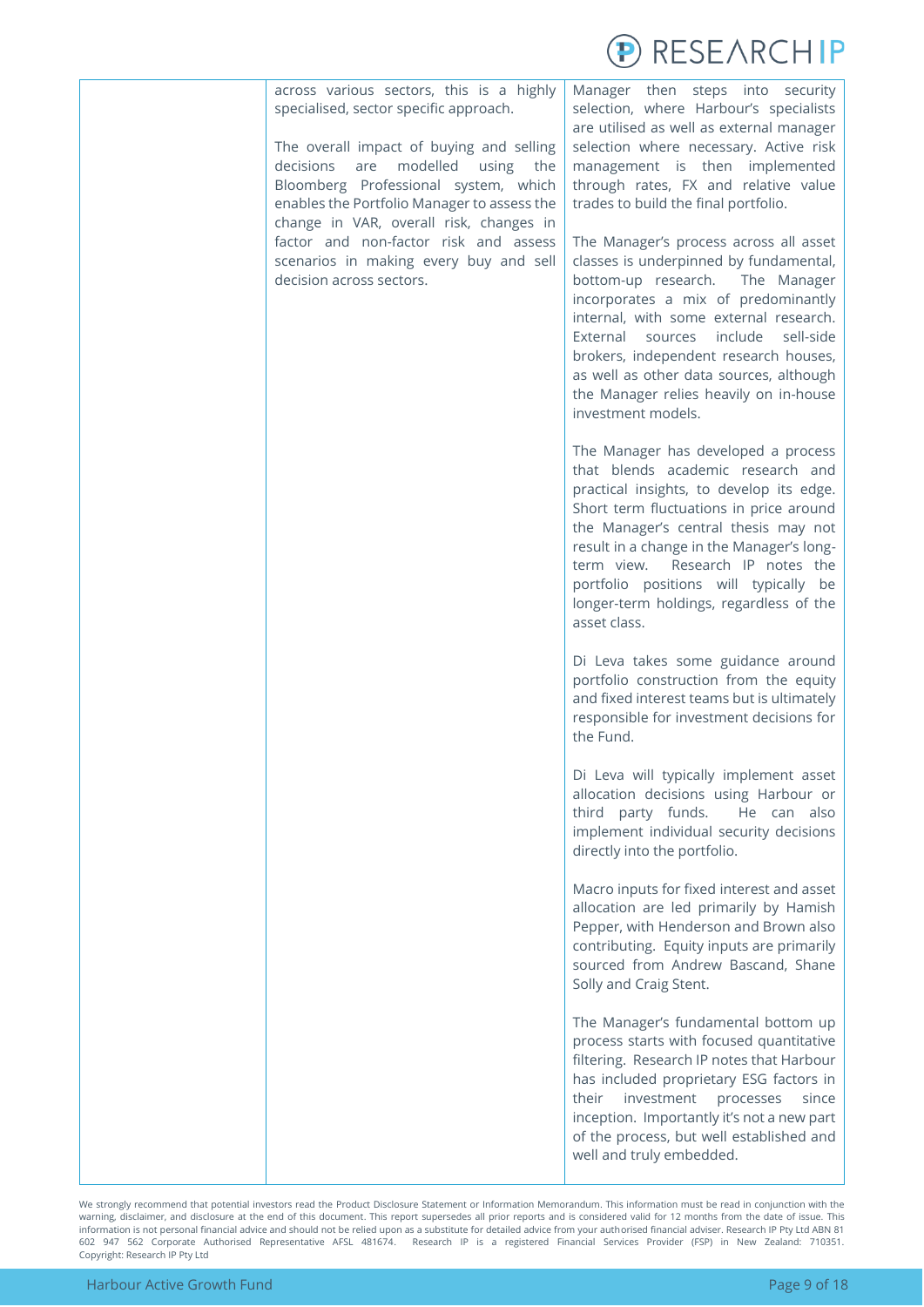|                                                           |                                                                                                                                                                                                                                                                                                                                                                                                                                                                                                                                                                                                                                                                                                                                                                                                                                                                                                                                                                                                                                                                                                                                                                                                      | REJE/IRUNI                                                                                                                                                                                                                                                                                                                                                                                                                                                                                                                                                                                                                                                                                                                                                                                                                                                                                                                                                                                                                                                                                                                                                                                                                                                                                                                                                                                                                                                              |
|-----------------------------------------------------------|------------------------------------------------------------------------------------------------------------------------------------------------------------------------------------------------------------------------------------------------------------------------------------------------------------------------------------------------------------------------------------------------------------------------------------------------------------------------------------------------------------------------------------------------------------------------------------------------------------------------------------------------------------------------------------------------------------------------------------------------------------------------------------------------------------------------------------------------------------------------------------------------------------------------------------------------------------------------------------------------------------------------------------------------------------------------------------------------------------------------------------------------------------------------------------------------------|-------------------------------------------------------------------------------------------------------------------------------------------------------------------------------------------------------------------------------------------------------------------------------------------------------------------------------------------------------------------------------------------------------------------------------------------------------------------------------------------------------------------------------------------------------------------------------------------------------------------------------------------------------------------------------------------------------------------------------------------------------------------------------------------------------------------------------------------------------------------------------------------------------------------------------------------------------------------------------------------------------------------------------------------------------------------------------------------------------------------------------------------------------------------------------------------------------------------------------------------------------------------------------------------------------------------------------------------------------------------------------------------------------------------------------------------------------------------------|
|                                                           |                                                                                                                                                                                                                                                                                                                                                                                                                                                                                                                                                                                                                                                                                                                                                                                                                                                                                                                                                                                                                                                                                                                                                                                                      | The Manager's analyst teams undertake<br>significant and detailed<br>qualitative<br>reviews of securities, security types and<br>asset classes. This enables the Manager<br>to understand the securities prior to<br>investing in them. The qualitative input<br>results in analysts scoring a series of<br>factors, leading to a qualitative ranking.                                                                                                                                                                                                                                                                                                                                                                                                                                                                                                                                                                                                                                                                                                                                                                                                                                                                                                                                                                                                                                                                                                                  |
|                                                           |                                                                                                                                                                                                                                                                                                                                                                                                                                                                                                                                                                                                                                                                                                                                                                                                                                                                                                                                                                                                                                                                                                                                                                                                      | Both quantitative and qualitative scores<br>become a key component of the<br>monitoring process for equities.<br>A<br>deterioration of a security's score, or<br>belief that other security types better<br>capture the asset class characteristics,<br>will assist in the sell decision process.<br>Deterioration of key security scores will<br>trigger a review, which can lead to<br>reducing the position size or exiting the<br>company.                                                                                                                                                                                                                                                                                                                                                                                                                                                                                                                                                                                                                                                                                                                                                                                                                                                                                                                                                                                                                          |
| What are the key<br>drivers of the Fund's<br>performance? | The Fund's performance will be mainly<br>driven by the market performance of the<br>asset classes we invest in. These are<br>Australasian Equities, Global Equities and<br>fixed income.<br>Within the Equity investments there is an<br>emphasis on diversifying the sources of<br>return and strategies with high alpha<br>targets, recognising we expect a quarter of<br>the Fund's return to come from alpha on<br>beta allocations.<br>Fixed income investments within this<br>portfolio are mainly investment grade<br>reflecting their role in offsetting equity risk.<br>The fund can invest in high yield bonds for<br>return generation, but this is capped at<br>15%.<br>There are a range of other allocations we<br>can make including using ETF's to take<br>advantage of shorter term ideas or other<br>active funds (Baillie Gifford Worldwide<br>Discovery, T. Rowe Price Asia ex Japan,<br>Western Asset Management Global Bonds,<br>First Sentier Global Infrastructure). The risk<br>measures that capture these investments<br>are bond duration, credit risk, equity<br>market risk, currency risk, liquidity risk. All<br>are captured within our risk management<br>process. | The Fund's performance reporting is<br>available via the Research IP Quantitative<br>Tear Sheet, on the Manager's website<br>and the Disclose website. The Manager<br>outperform the<br>aims to<br>market<br>Benchmark and expects that the fund<br>will deliver in excess of the Official Cash<br>Rate (OCR) plus 5% p.a. over rolling five-<br>year periods, based on long term<br>modelling assumptions. Research IP<br>believes the market benchmark is an<br>appropriate guide for shorter periods to<br>assist investors to understand the return<br>and risk profile of the fund.<br>However, any meaningful evaluation of<br>performance<br>Fund's<br>the<br>is<br>not<br>achievable, due to the very short history.<br>Di Leva has been part of the team since<br>2018 and in charge of what is still a<br>relatively new fund but Research IP<br>observes the Manager's process is one of<br>the more methodical, well-structured<br>and consistently implemented. Di Leva<br>has access to an impressive range of<br>tools as inputs to the portfolio<br>construction process.<br>Research IP<br>believes the Manager is a significant user<br>of third party data to feed decision<br>making.<br>As an active manager, the Fund has the<br>ability to use the full asset allocation<br>ranges when conviction is high. The<br>Harbour Active Growth Fund can have up<br>to 75% of the Net Asset Value of the Fund<br>invested in a fund or funds managed by |

We strongly recommend that potential investors read the Product Disclosure Statement or Information Memorandum. This information must be read in conjunction with the warning, disclaimer, and disclosure at the end of this document. This report supersedes all prior reports and is considered valid for 12 months from the date of issue. This information is not personal financial advice and should not be relied upon as a substitute for detailed advice from your authorised financial adviser. Research IP Pty Ltd ABN 81 602 947 562 Corporate Authorised Representative AFSL 481674. Research IP is a registered Financial Services Provider (FSP) in New Zealand: 710351. Copyright: Research IP Pty Ltd

 $AD$  DECEADCLID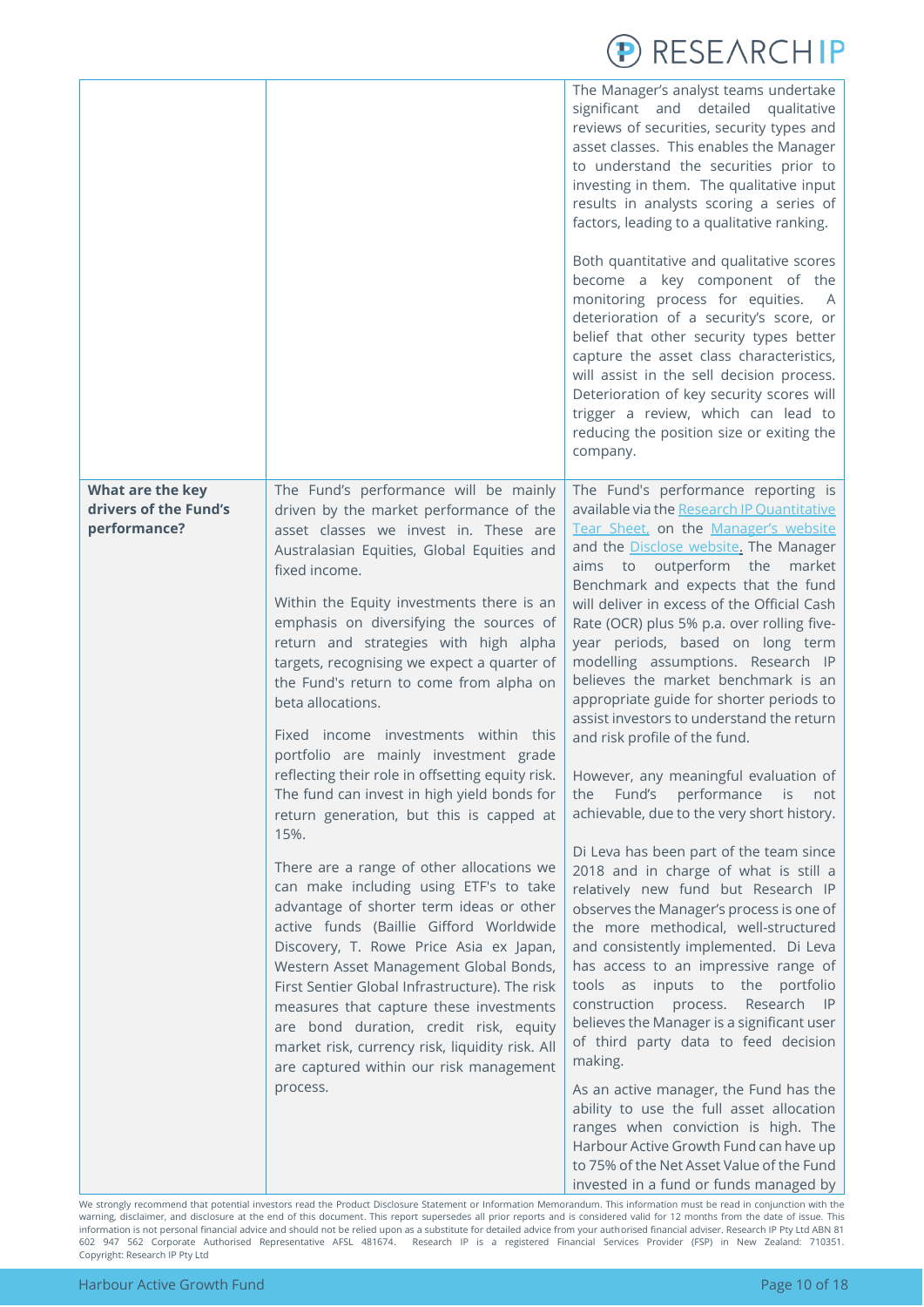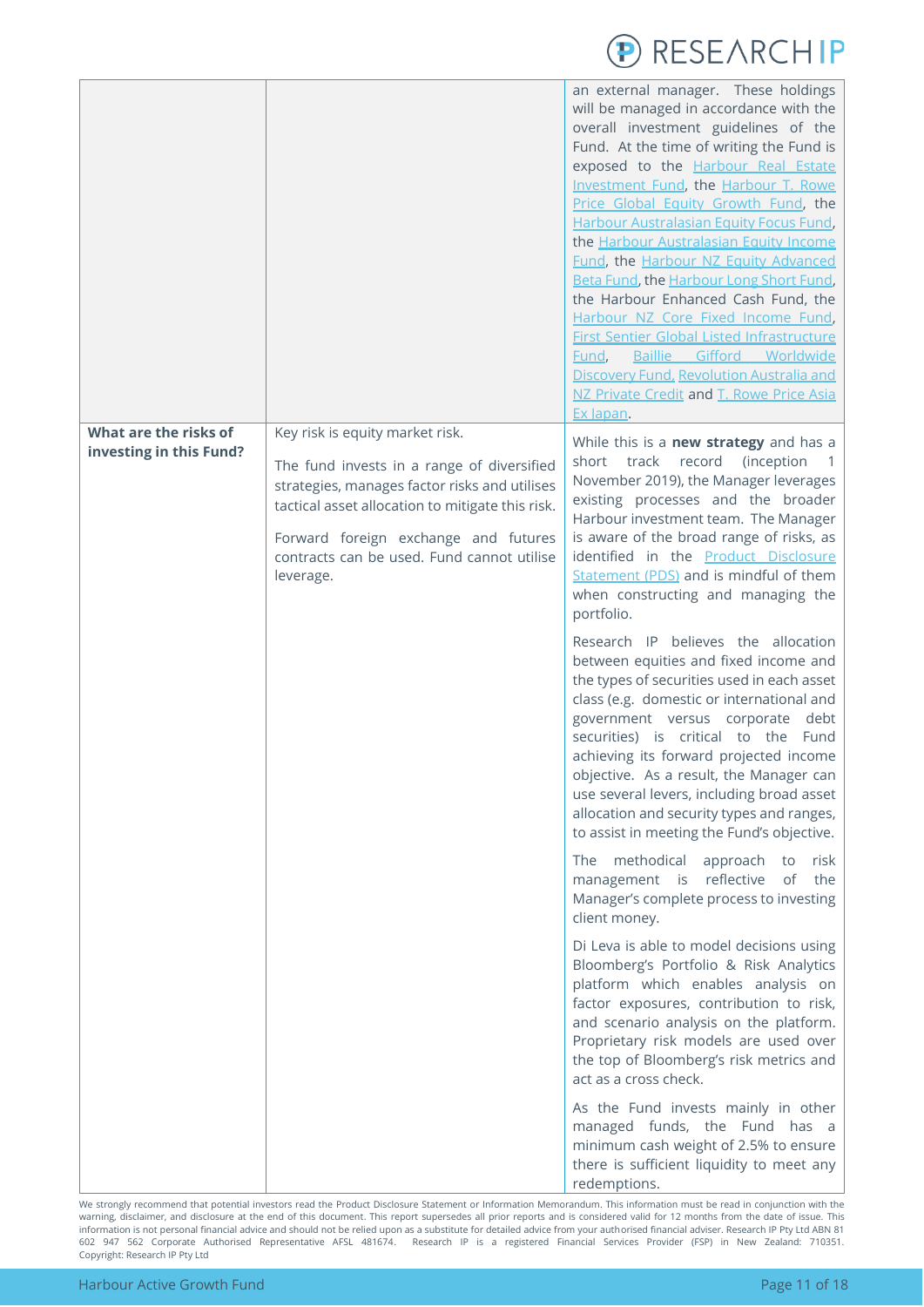

|                                                  |                                                                                                                                                                                                                                                                                                                                                                                                                                                                                                                                                                                     | Hedging is applied differently for<br>equities to<br>other asset classes.<br>International<br>Equities<br>(excluding<br>Australian Equities) have a neutral<br>foreign currency hedging position of 0%<br>but will be managed within a tactical<br>range of between 0 and 100%. Australian<br>Equities will be managed within a tactical<br>range of between 0 and 100%. All other<br>foreign currency exposure is 100%<br>hedged to NZD. Research IP does not<br>expect the Fund will include significant<br>currency views, rather hedging will be<br>used to ensure income and<br>or<br>distributions<br>received<br>are<br>not<br>meaningfully impacted by movement in<br>currencies.                                                                                                                                                                                                                                                                                                                                                                            |
|--------------------------------------------------|-------------------------------------------------------------------------------------------------------------------------------------------------------------------------------------------------------------------------------------------------------------------------------------------------------------------------------------------------------------------------------------------------------------------------------------------------------------------------------------------------------------------------------------------------------------------------------------|----------------------------------------------------------------------------------------------------------------------------------------------------------------------------------------------------------------------------------------------------------------------------------------------------------------------------------------------------------------------------------------------------------------------------------------------------------------------------------------------------------------------------------------------------------------------------------------------------------------------------------------------------------------------------------------------------------------------------------------------------------------------------------------------------------------------------------------------------------------------------------------------------------------------------------------------------------------------------------------------------------------------------------------------------------------------|
|                                                  |                                                                                                                                                                                                                                                                                                                                                                                                                                                                                                                                                                                     | The Fund can use derivative contracts,<br>where the underlying risk relates to<br>interest rate, foreign currency, equity or<br>credit risk. The Manager is mindful of<br>any unintended consequences this may<br>introduce.<br>Accordingly, the Fund's<br>effective exposure of equity and<br>corporate credit must not result in the<br>Fund being levered with regards to<br>equity and credit risk.                                                                                                                                                                                                                                                                                                                                                                                                                                                                                                                                                                                                                                                              |
| On what basis are the<br>fees charged justified? | Harbour's fees are transparent. There are<br>no buy/sell spreads or entry/exit fees. The<br>Active Growth Fund has a total fee<br>(excluding GST) of 0.95% p.a. including<br>investment management, Supervisor, legal<br>and audit fees as well as the costs of unit<br>pricing,<br>investment accounting<br>and<br>custody. In addition, the Fund often invests<br>in third-party products to gain exposure to<br>niche asset classes. It fully rebates<br>associated management fees. The Fund<br>largely utilises fundamental research, not<br>passive or smart beta strategies. | Research IP believes the Manager is<br>transparent from a fees perspective,<br>noting the 0.77% management fee<br>excluding GST (with no performance fee)<br>is disclosed in the Product Disclosure<br>Statement (PDS) and via the Disclose<br>website and peer fee information is<br>available on the Research IP tools page.<br>Research IP observes that the manager's<br>basic fee is lower than the average fee of<br>sector peer relevant funds.<br>Estimated other expenses of 0.18% (ex<br>also reasonable<br>when<br>are<br>GST)<br>compared to peers. The Manager's<br>disclosed fee is an estimated fee, with<br>some variability, but likely to fall as FUM<br>grows.<br>Although no buy/sell spread is typically<br>charged on this Fund, Harbour says that<br>"in some market conditions, Harbour<br>may apply a buy-sell spread to<br>investments, withdrawals or switches in<br>some Funds". Harbour believes they can<br>typically cross trades and therefore<br>minimise transaction costs. Research IP<br>notes that that this may not always the |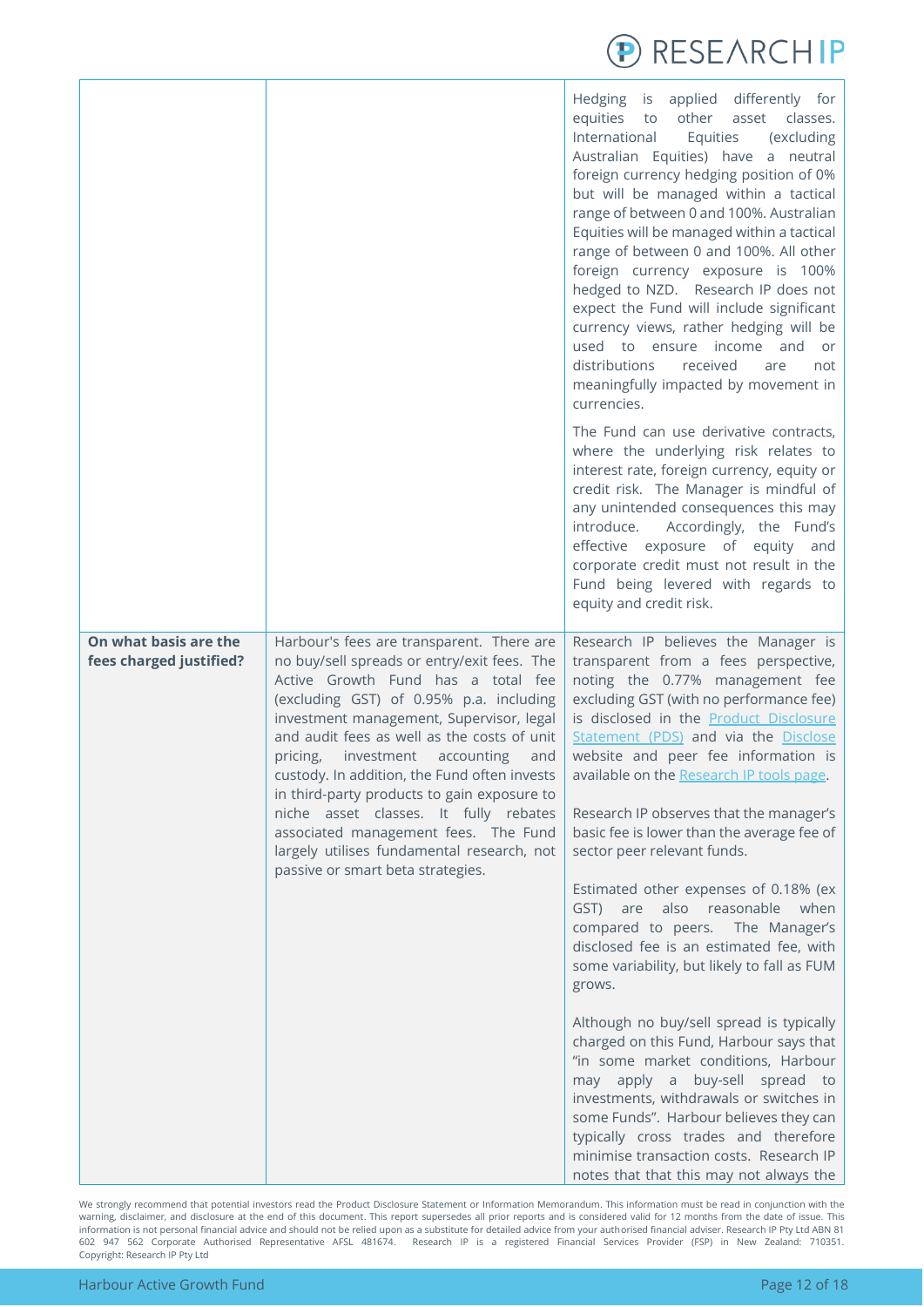|                                                                                                                                  |                                                                                                                                                                                                                                                                                                                                                                                                                                                                                                                                                                                                                                                                                                                                                                                                                                                                                                                                                    | RESEARCHIP                                                                                                                                                                                                                                                                                                                                                                                                                                                                                                                                                                                                                                                                                                                                                                                                                                                                                                                                                                                                                                                                                                                                                                                                                                                                                                                                                                                                                                                                                                                                                                                                                                                                                                                                                                                                        |
|----------------------------------------------------------------------------------------------------------------------------------|----------------------------------------------------------------------------------------------------------------------------------------------------------------------------------------------------------------------------------------------------------------------------------------------------------------------------------------------------------------------------------------------------------------------------------------------------------------------------------------------------------------------------------------------------------------------------------------------------------------------------------------------------------------------------------------------------------------------------------------------------------------------------------------------------------------------------------------------------------------------------------------------------------------------------------------------------|-------------------------------------------------------------------------------------------------------------------------------------------------------------------------------------------------------------------------------------------------------------------------------------------------------------------------------------------------------------------------------------------------------------------------------------------------------------------------------------------------------------------------------------------------------------------------------------------------------------------------------------------------------------------------------------------------------------------------------------------------------------------------------------------------------------------------------------------------------------------------------------------------------------------------------------------------------------------------------------------------------------------------------------------------------------------------------------------------------------------------------------------------------------------------------------------------------------------------------------------------------------------------------------------------------------------------------------------------------------------------------------------------------------------------------------------------------------------------------------------------------------------------------------------------------------------------------------------------------------------------------------------------------------------------------------------------------------------------------------------------------------------------------------------------------------------|
|                                                                                                                                  |                                                                                                                                                                                                                                                                                                                                                                                                                                                                                                                                                                                                                                                                                                                                                                                                                                                                                                                                                    | case and existing unit holders may incur<br>the cost of transactions resulting from<br>investors entering or exiting the funds.                                                                                                                                                                                                                                                                                                                                                                                                                                                                                                                                                                                                                                                                                                                                                                                                                                                                                                                                                                                                                                                                                                                                                                                                                                                                                                                                                                                                                                                                                                                                                                                                                                                                                   |
| <b>Describe the quality of</b><br>the organisational and<br>investment governance<br>processes?<br><b>Describe the Manager's</b> | At the organisational level, Harbour's Board<br>is led by an independent chair. Two other<br>independents ensure client's best interests<br>are put first, including a former experienced<br>Portfolio Manager who chairs the Audit &<br>Risk Committee. We have rigorous daily<br>compliance procedures that ensure the<br>portfolio is invested in adherence with its<br>guidelines.<br>We engage PWC to test the firm's<br>operational and compliance processes. This<br>assesses tasks such as the handling of client<br>funds, investment management processes,<br>trade execution, segregation of duties etc.<br>This is an external and independent<br>assessment of our processes.<br>An internal risk committee periodically<br>scrutinises the Portfolio Manager's decision<br>making and risk allocation. In addition, top<br>risk<br>control<br>systems<br>utilised<br>are<br>(Bloomberg).<br>Harbour integrates ESG analysis into its | The Manager has a strong governance<br>which<br>structure<br>starts<br>with<br>the<br>composition of the Board and leadership<br>of key Board Committees. In addition to<br>the out-sourced functions, there are<br>sufficient<br>internal<br>personnel<br>in.<br>operational roles, to ensure that the<br>investment<br>members<br>team<br>can<br>concentrate on managing the portfolios,<br>with appropriate oversight.<br>The use of external directors for the<br>Harbour Board is considered to be in line<br>with industry best practice. Research IP<br>notes the use of independent members<br>extends to Board delegated committees<br>and investment committees. The use of<br>external non-executive directors is<br>strong, this excludes those representing<br>the major shareholder, Jarden.<br>Harbour has a formal investment<br>committee, which meets on a monthly<br>Research IP believes the<br>basis.<br>structured<br>committee<br>investment<br>formalises a process and provides<br>oversight to the investment decisions.<br>Improvements were made to this formal<br>process through the first half of 2021.<br>This will result in the investment team<br>having a clearer and more cohesive view<br>on the underlying assets across all<br>strategies.<br>The Manager uses Bloomberg AIMS for<br>pre and post trade compliance. This is<br>used for the fund of fund structure and<br>across all funds.<br>There is also a clear allocation of<br>responsibilities in the Fixed Income and<br>equity teams, with appropriate backups.<br>Research IP considers the Head of<br>Compliance reporting directly to the<br>Board and Audit Committee as being in<br>line with global best practice, which is<br>not always the case in New Zealand.<br>Research IP notes that Harbour have |
| <b>ESG, Corporate</b><br><b>Sustainability policies</b><br>and engagement.                                                       | security selections processes. We conduct<br>an annual corporate behaviour survey with<br>potential equity investments. The results of<br>this survey directly impact the weight a                                                                                                                                                                                                                                                                                                                                                                                                                                                                                                                                                                                                                                                                                                                                                                 | included Responsible-Investing factors in<br>their process since inception and is<br>viewed<br>positively.<br>Notably<br>Environmental ("E") and Social ("S")                                                                                                                                                                                                                                                                                                                                                                                                                                                                                                                                                                                                                                                                                                                                                                                                                                                                                                                                                                                                                                                                                                                                                                                                                                                                                                                                                                                                                                                                                                                                                                                                                                                     |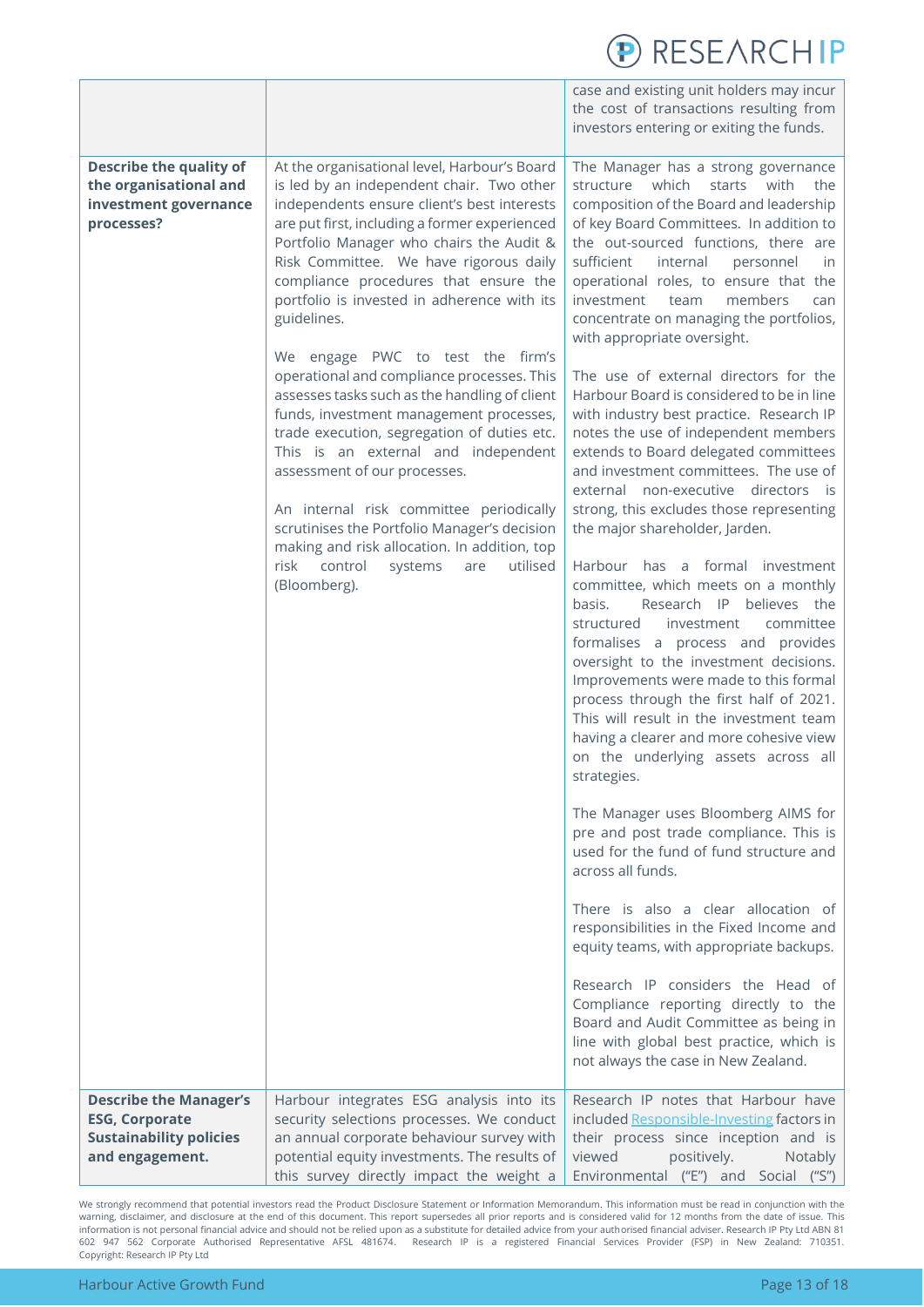

|                                                                                                                                                          | company is held in the portfolio, with strong<br>corporate citizens being held at a higher<br>weight than poorly behaving corporates.<br>This, along with our engagement of<br>companies, helps to drive better outcomes.<br>In fixed interest securities where the risk<br>profile is asymmetric (either you are paid<br>back or the company defaults) we will<br>simply not hold a company's debt if we<br>believe its behaviour is egregious or it<br>participates in a sector that makes<br>investment untenable (examples include<br>gaming). Harbour has been recognised for<br>its ESG approach by strong scores by<br>independent agencies UN PRI and RIAA.<br>At Harbour, sustainability has been<br>included in our key business objectives. In<br>addition, the Active Growth Fund will only<br>invest with managers who are UNPRI<br>signatories. | factors are treated differently to<br>Governance ("G"). Governance is well<br>established, the relationships between<br>companies and the environmental and<br>social aspects are less defined.<br>The Manager's internally developed ESG<br>process is considered to be very robust<br>and can be applied to a company,<br>regardless of its domicile.<br>Harbour is also a signatory to the UNPRI.<br>Investors should be aware that ESG and<br>the United<br>Nations<br>Principles<br>of<br>Responsible<br>Investing (UNPRI)<br>are<br>relatively loose and that ESG integration<br>has a broad range of interpretations.                                                                                                                                                                                                                                                                                                                                                 |
|----------------------------------------------------------------------------------------------------------------------------------------------------------|---------------------------------------------------------------------------------------------------------------------------------------------------------------------------------------------------------------------------------------------------------------------------------------------------------------------------------------------------------------------------------------------------------------------------------------------------------------------------------------------------------------------------------------------------------------------------------------------------------------------------------------------------------------------------------------------------------------------------------------------------------------------------------------------------------------------------------------------------------------|------------------------------------------------------------------------------------------------------------------------------------------------------------------------------------------------------------------------------------------------------------------------------------------------------------------------------------------------------------------------------------------------------------------------------------------------------------------------------------------------------------------------------------------------------------------------------------------------------------------------------------------------------------------------------------------------------------------------------------------------------------------------------------------------------------------------------------------------------------------------------------------------------------------------------------------------------------------------------|
| Is there alignment with<br>the interests of<br>investors through<br>ownership of the<br><b>Manager and/or</b><br>remuneration of the<br>investment team? | Yes. A portion of the investment team's<br>discretionary remuneration is vested into<br>Harbour funds over a period of three years.<br>This discretionary pay is in turn determined<br>by the Fund's performance amongst other<br>factors such as client satisfaction. Harbour<br>is 24% owned by its employees. A long-term<br>incentive scheme sees annual awards of<br>further equity ownership for staff. The<br>Portfolio Manager of the Active Growth<br>Fund is a shareholder of Harbour.                                                                                                                                                                                                                                                                                                                                                              | being partially owned<br>By<br>by its<br>employees and directors, there is strong<br>buy-in from the team to work hard for<br>the firm's long-term success - this is good<br>news for investors.<br>The Manager's<br>continual<br>development<br>of<br>and<br>commitment to its staff is viewed as<br>market leading.<br>There is alignment between the bonus<br>component of staff remuneration and<br>the performance of the funds/portfolios.<br>Research IP highlights that Harbour's<br>vesting of short-term incentives (cash<br>bonuses) in the Manager's suite of funds<br>is market leading from a New Zealand<br>perspective. This brings enhanced staff<br>tenure and alignment to the interests of<br>investors.<br>The support of largest shareholder,<br>Jarden, is also significant, in both<br>financial terms and operational support.<br>Di Leva has 0.22% equity ownership of<br>Harbour and invests a significant<br>amount into the Active Growth Fund. |
| <b>Comment on the assets</b><br>under management,<br>flow and capacity?                                                                                  | We manage over \$400m across multi asset<br>funds and mandates.<br>FUM flow has been at expectations for this<br>fund given it is a relatively new strategy. We<br>expect funds flow to accelerate due to the<br>fund being added to a KiwiSaver Scheme,                                                                                                                                                                                                                                                                                                                                                                                                                                                                                                                                                                                                      | Research IP believes this Fund has a<br>significant way to go until the Manager<br>encounters any capacity issues. The<br>Fund is well diversified through asset<br>allocation via both internal and external<br>investment managers. The Manager has<br>the option to use futures to manage                                                                                                                                                                                                                                                                                                                                                                                                                                                                                                                                                                                                                                                                                 |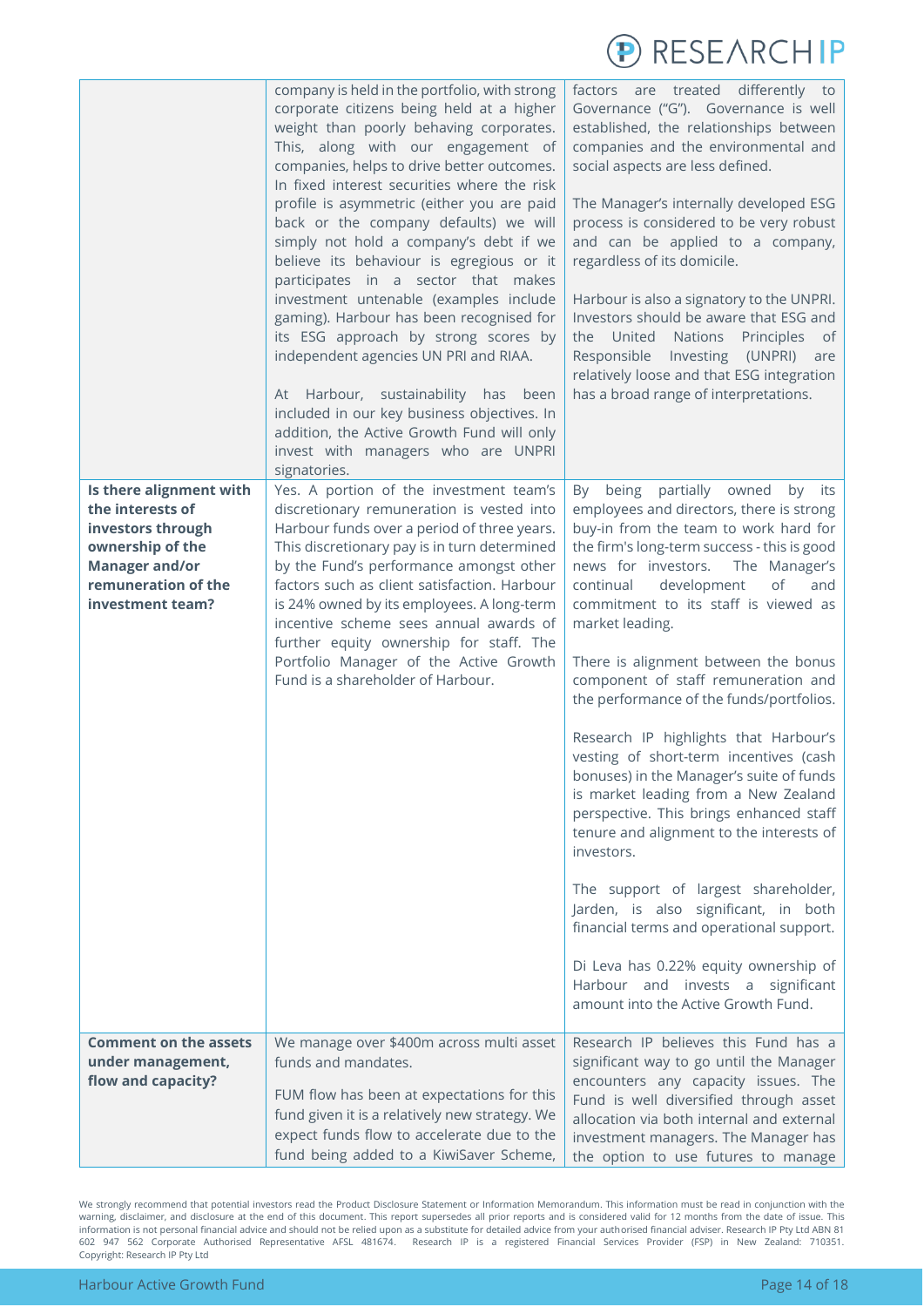

| various APL's and platforms and being<br>rated by an institutional consultant.                                                                                                     | exposures as the Fund grows, but at<br>present the Fund remains agile.                                                                                                                                                                                                                                                         |
|------------------------------------------------------------------------------------------------------------------------------------------------------------------------------------|--------------------------------------------------------------------------------------------------------------------------------------------------------------------------------------------------------------------------------------------------------------------------------------------------------------------------------|
| FUM flow for institutional mandates has<br>been strong with \$140m added since the<br>beginning of 2020.                                                                           | Cash flows in and out of the Fund are<br>satisfied by holding a minimum cash<br>holding of 2.5% of the portfolio.                                                                                                                                                                                                              |
| Chris is responsible for this fund as well as<br>multi-asset mandates following a similar<br>strategy.<br>We do not expect to have any capacity<br>issues up to \$1b in this fund. | Research IP believes Di Leva is well-<br>resourced both in terms of team support<br>and IT tools, to allow him to manage the<br>Fund appropriately. Chris's support was<br>increased in July 2021 with a new<br>Investment Analyst, Lewis Fowler, joining<br>the team to assist in the decision-making<br>process of the Fund. |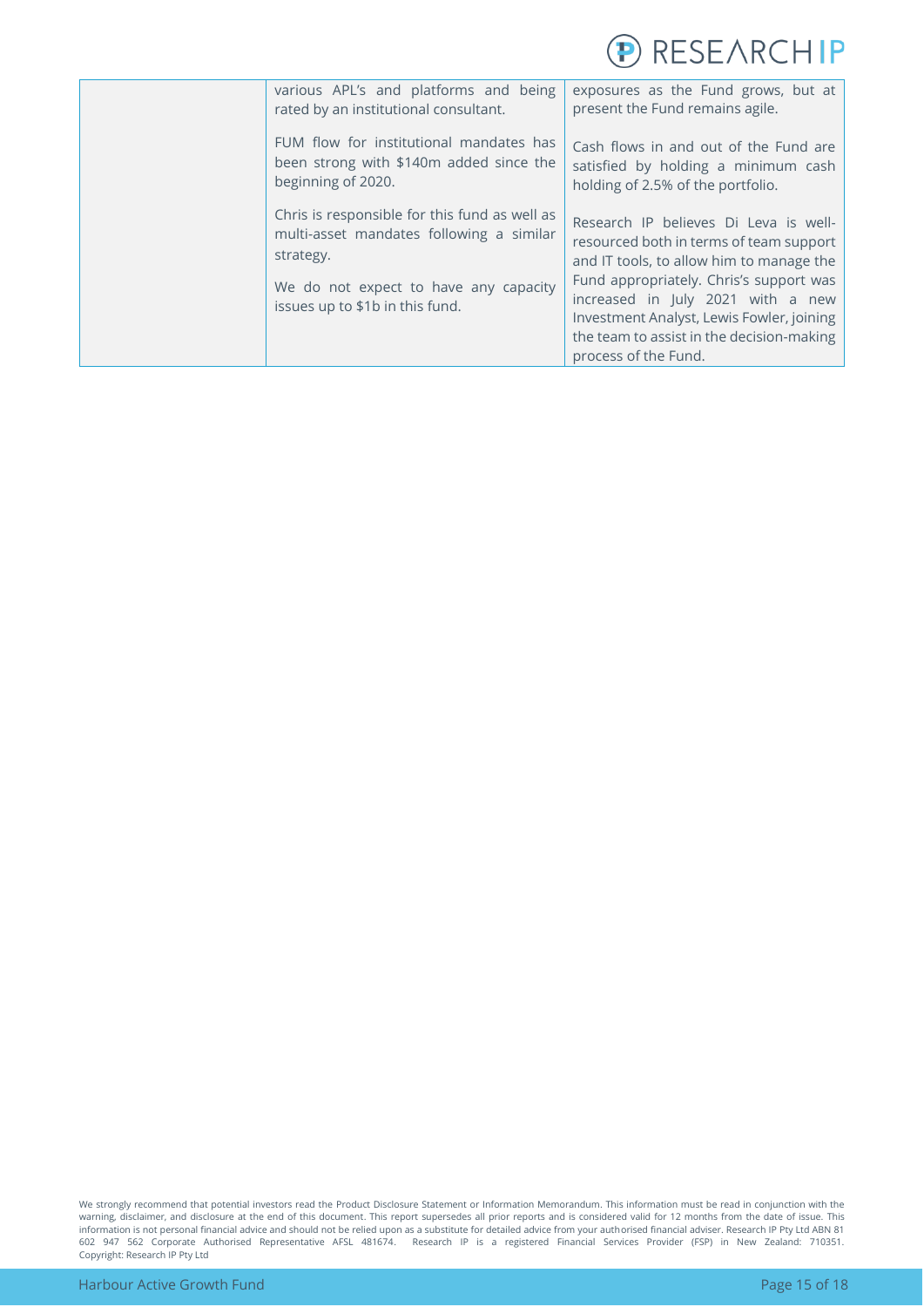

### <span id="page-15-0"></span>**The RIPPL Effect**

For important Fund Facts, please view the **RIPPL Effect report**:



## Investment Fund

### **RIPPL Effect**

This is General Advice only and should be read in conjunction with the Disclaimers, Disclosures and Warnings at the end of this document. This report is based on publicly available information and/or data sourced directly from the Fund Manager. Any views or opinions expressed in this document are believed to be accurate at the time of publishing.

**D** RESEARCHIP<br>Search Research Transact

1 MARCH 2021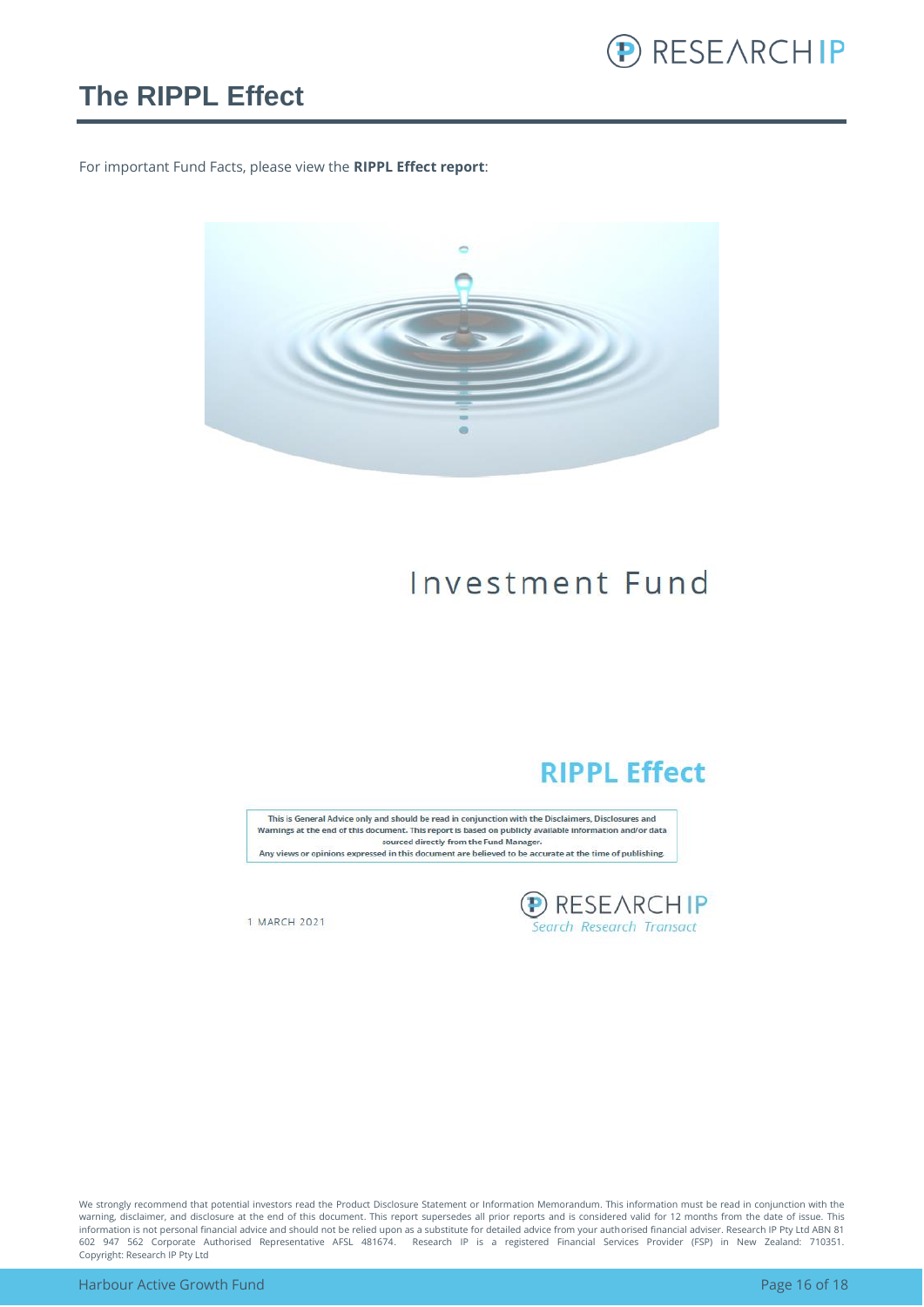### <span id="page-16-0"></span>**About Research IP**

Research IP has provided client focused qualitative and quantitative financial product and security research since 2015. Research IP was also the consultant to the NZX wholly owned subsidiary FundSource, providing investment research to the New Zealand market since 2015.

Research IP is a specialist investment research provider which is used and trusted by investors & financial advisers for investment, KiwiSaver, Superannuation and other Pension schemes throughout the Asia Pacific region.

Research IP has grown its team and footprint by utilising the specialist skills of its analysts which include;

- ❖ data scientists,
- ❖ equity, bond and alternative asset specialists
- ❖ portfolio managers
- ❖ asset allocation analysts
- ❖ and ratings specialists.

Our experience has been gained in well over 20 years of roles across different facets of the industry, so we understand the key drivers and challenges for managers, as well as the impact for investors and the Financial Advice industry.

By leveraging the skills of specialists, Research IP is able to provide innovative and tailored financial services solutions to the marketplace. Client focused outcomes are underpinned by the belief that the role of business model innovation and accelerating technological change opens up new possibilities, to put client interests at the centre of the financial services industry focus. We have strong philosophical alignment with John Hagel's work on the possibilities for "Disruption by Trusted Advisors" and John Kay's views in "Other People's Money: Masters of the Universe or Servants of the People".

Research IP delivers high quality quantitative and qualitative fund research to financial advisers and the broader financial services industry. Research IP works with a number of expert providers to source this data. Quantitative data is supplied by a variety of sources, including directly from the Fund Manager, while qualitative research is provided by Research IP.

Find all Qualitative Research announcements and subscribe for updates here:

**[https://research-ip.com/news](https://research-ip.com/category/qualitative-research/)**

#### **Contact:**

[www.Research-IP.com](http://www.research-ip.com/) Email: [info@research-ip.com](mailto:info@research-ip.com)

RESEARCHIP